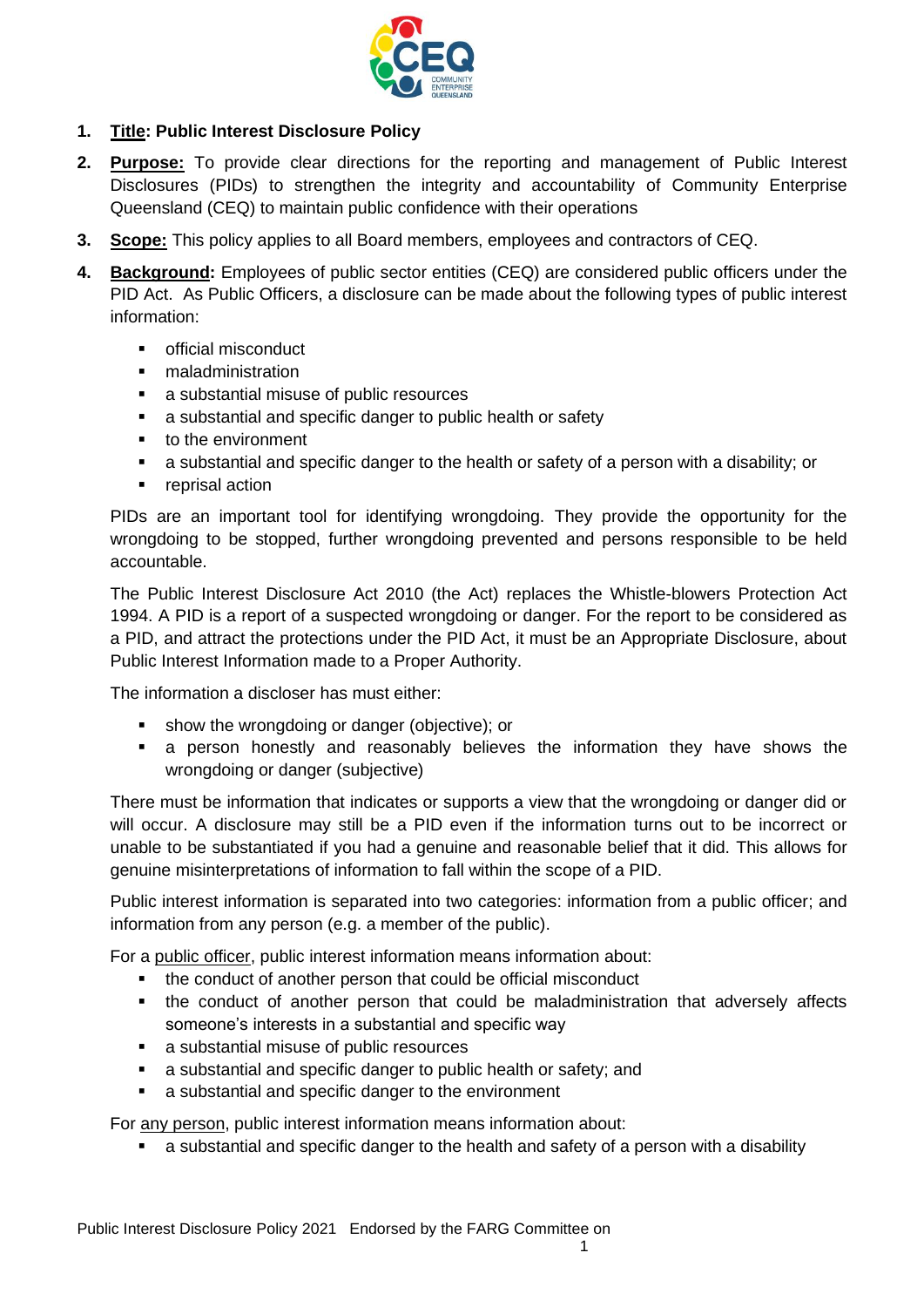

- specific offences that are or could be a substantial and specific danger to the environment (Schedule 2 of the Act provides a list of offences, including Unlawful Harm to Aboriginal Cultural Heritage, offences under the Environmental Protection Act 1994)
- contraventions of conditions that are or could be a substantial and specific danger to the environment; and
- conduct amounting to reprisal

# **5. How to make a PID**

A discloser can make a PID in any way, including anonymously, verbally or in writing. Disclosers are requested to:

- provide contact details
- provide as much information as possible about the suspected wrongdoing, including:
	- who was involved
	- what happened
	- when it happened
	- where it happened
	- whether there were any witnesses
	- any evidence that supports the PID
- **•** this information must be provided in writing.

## **6. Procedure for Managing a PID:**

- (a) The PID management procedure encompasses:
	- a training strategy to give employees access to training about how to make a PID, information on the support available to a discloser, and advice on how PIDs will be managed
	- regular review of the Public Interest Disclosure Procedure and evaluation of the effectiveness of the PID management program.
- (b) A PID involving CEQ employees can be made to:
	- the entity's Chief Executive Officer (CEO)
	- the General Manager HR
	- the Minister responsible for CEQ;
	- a member of the CEQ Board
	- **■** a person's supervisor or manager; and
	- an officer whose role is to receive the information being disclosed
	- the Crime and Corruption Commission (QLD) (CCC) can receive a PID about any public officer if the disclosure relates to official misconduct
	- any other agencies outlined in the PID Act
- (c) If CEQ decides another authority is better able to deal with the PID, the PID may be referred to that agency as outlined in the PID Act
- (d)When a person reports a wrongdoing, it is properly assessed to determine if it is a PID:
	- decisions are made by the CEO and General Manager HR about how the PIDs are managed, including when investigations should occur
	- action is taken in relation to any wrongdoing identified in a PID
	- a management program for PID is developed and implemented; and
	- **•** people who make PIDs are provided with support and offered protection from reprisal

(e) Recording and Reporting:

■ all recordings of PID's must be documented

Public Interest Disclosure Policy 2021 Endorsed by the FARG Committee on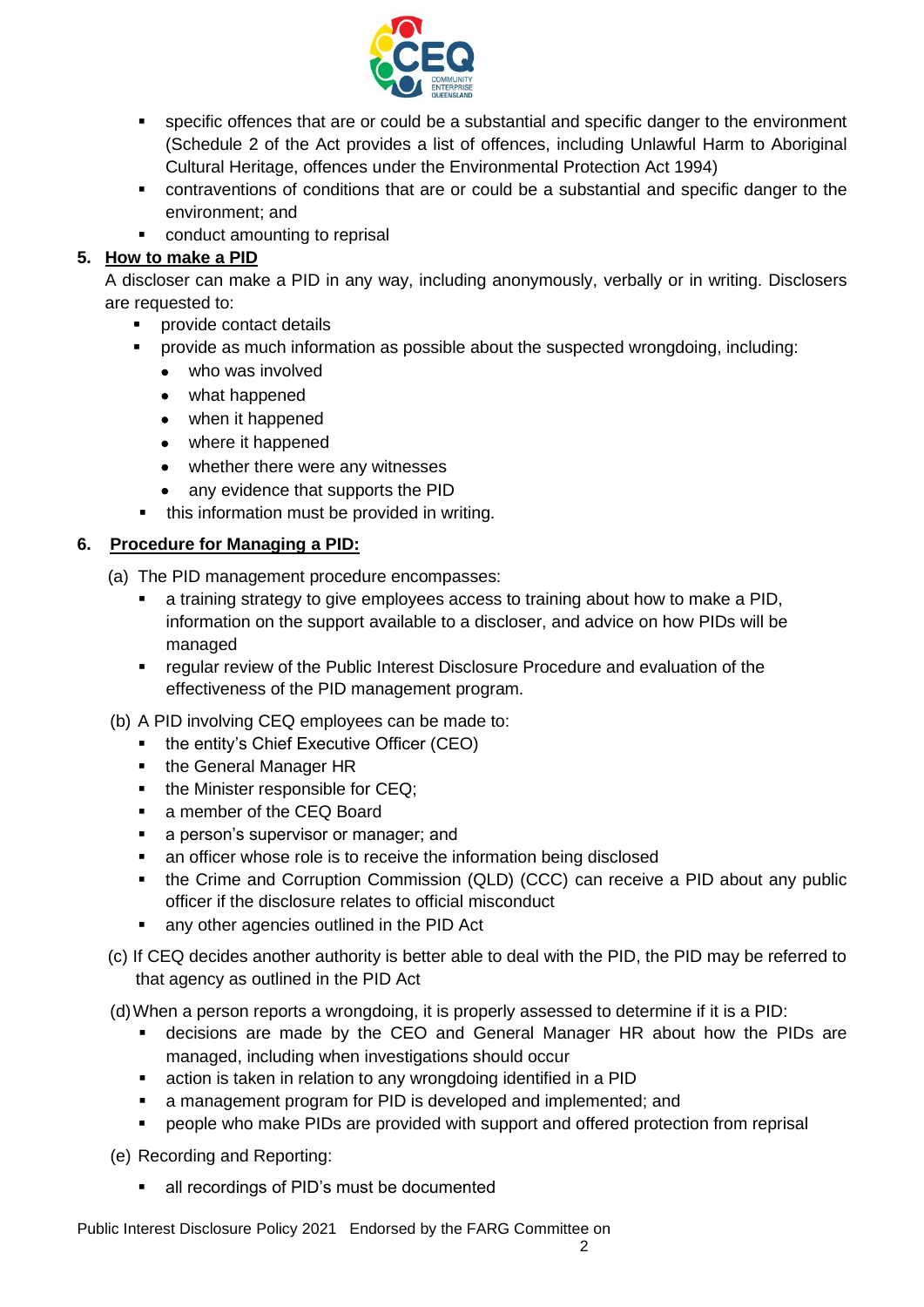

- the General Manager HR is custodian of all PID information which is to be stored in a locked cabinet in the HR office; and
- CEQ will provide information regarding the management of PIDs to the Oversight Agency. This information will be incorporated into the Oversight Agency's annual reporting to the Minister
- (f) The taking of reasonable management action in relation to a person who has made a public interest disclosure will not be reprisal action
- (g) No offence is committed nor any duty breached by disclosing confidential information as part of making a PID. If an employee discloses confidential information through a PID they are protected from liability that may otherwise apply to the disclosure of such information
- (h)An employee who receives confidential information through a PID is to maintain the confidentiality of that information. Confidential information includes:
	- **•** information about a discloser or the person who is the subject of a disclosure (including their identity, occupation, address or location)
	- **·** information disclosed as part of the PID
	- information about an individual's personal affairs; and
	- **E** information that, if disclosed, could cause detriment to a person

Confidential information does not include information publicly disclosed in a PID made under oath (e.g. in a court or tribunal) unless disclosure is prohibited by another law.

Confidential information may be recorded or disclosed if the record or disclosure is made in specified circumstances, including:

- to fulfil a purpose under the PID Act or another Act (e.g. the investigation of a PID)
- for a court or tribunal proceeding
- if consent is provided by the person to who the confidential information relates, or if consent is unable to be obtained, the disclosure of the information is unlikely to harm the person to whom the confidential information relates and is reasonable in the circumstances
- to protect a person's safety or welfare
- is authorised by law

Additionally, confidential information may also be disclosed if required as part of providing natural justice to a person (e.g. the subject of the PID). If natural justice can be provided without disclosure of certain confidential information, then such information (identity of the discloser) should not be disclosed

Failure to preserve confidentiality is an offence that can attract a monetary penalty

Confidentiality regarding injunction proceedings in the Industrial Commission or Supreme Court is to be maintained

- (i) A PID can be made verbally or in writing
- (j) Anonymous PIDs will be acted on, however, where an anonymous disclosure is made:
	- the entity will not be able to obtain further information from the person which may assist in managing the PID; and
	- the person making the PID will not be provided with information about the management and outcome of the PID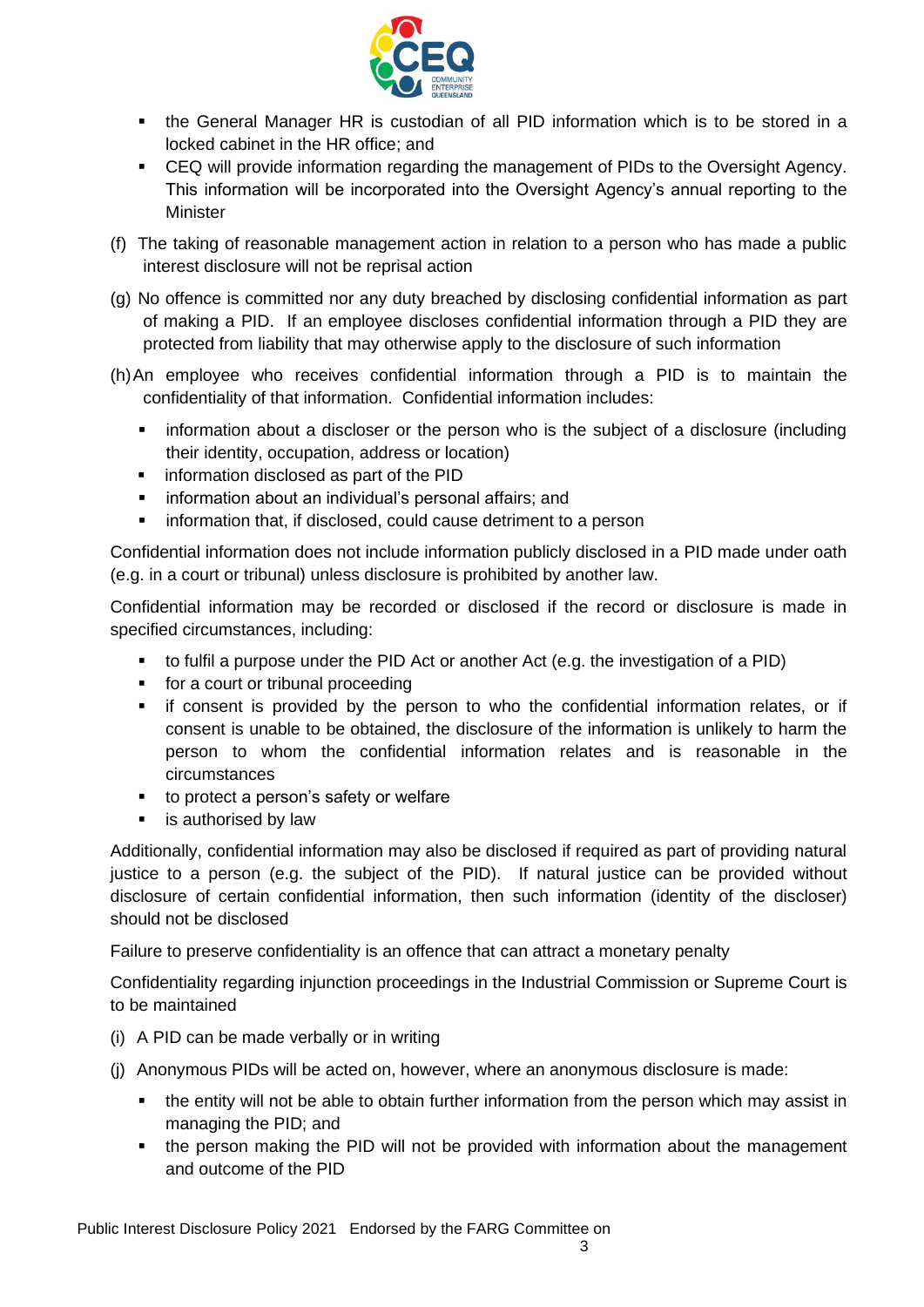

- (k)Evidence does not need to be provided when a PID is made. There is a requirement, however, that there is more than just a suspicion that a wrongdoing has occurred or will occur
- (l) It is an offence, however, for a person to knowingly provide false and misleading information, with the intention that it be treated as a public interest disclosure. Such behaviour can result in a significant fine or up to two years imprisonment
- (m) A PID generally cannot be made to anyone other than a proper authority. If a disclosure is made to another person, it will not attract the protections under the PID Act. The only exception is a disclosure to a journalist. A disclosure to a journalist cannot be the first course of action and cannot occur where an organisation is already taking action in relation to the PID. This means that organisations must be given the opportunity to deal with the PID and reinforces the expectation that they do this appropriately and effectively
- (n) CEQ is not required to provide the discloser with information if it is likely to adversely affect:
	- anyone's safety;
	- the investigation of an offence or possible offence
	- **.** the confidentiality about an informant's existence or identity
- (o)There is no limit on time on making a PID
- (p) CEQ has a responsibility to manage it in accordance with the PID Act
- (q) If CEQ decides not to take action in respect of a PID, it must provide written reasons for this decision to the discloser
- (r) After the PID is made the discloser is responsible for:
	- maintaining confidentiality about the making of the PID, the information contained in the PID and the identity of anyone referred to in the PID
	- **EXEL Assisting in an investigation of the PID matter, by supplying an investigator with** information if requested
	- **EXECT** advising their manager or a nominated PID contact person if they believe reprisal action is being taken against them
- (s)The person the PID concerns (the subject officer) will become aware that a disclosure has been made if a decision that the PID must be investigated or otherwise dealt with is made. The subject officer will be provided with sufficient information about the matter that was disclosed (or identified during an investigation) to enable them to respond to the issues or allegations
- (t) Information Provided to Disclosers:
	- following receipt of a PID or to which a PID has been referred under the Act, CEQ must provide reasonable information about the disclosure to the person who made the disclosure. The following information, must be provided in writing:
	- confirmation of the receipt of the PID
	- description of the action taken or proposed to be taken in respect of the PID
	- if the entity believes no action is required to be taken, reasons for this decision
	- **.** if action has been taken in relation to the PID, the results of such action

(u) CEQ must report on the outcome of the PID to the Public Service Commission

(v)The PID Act does not provide for an appeal against the outcome of the PID